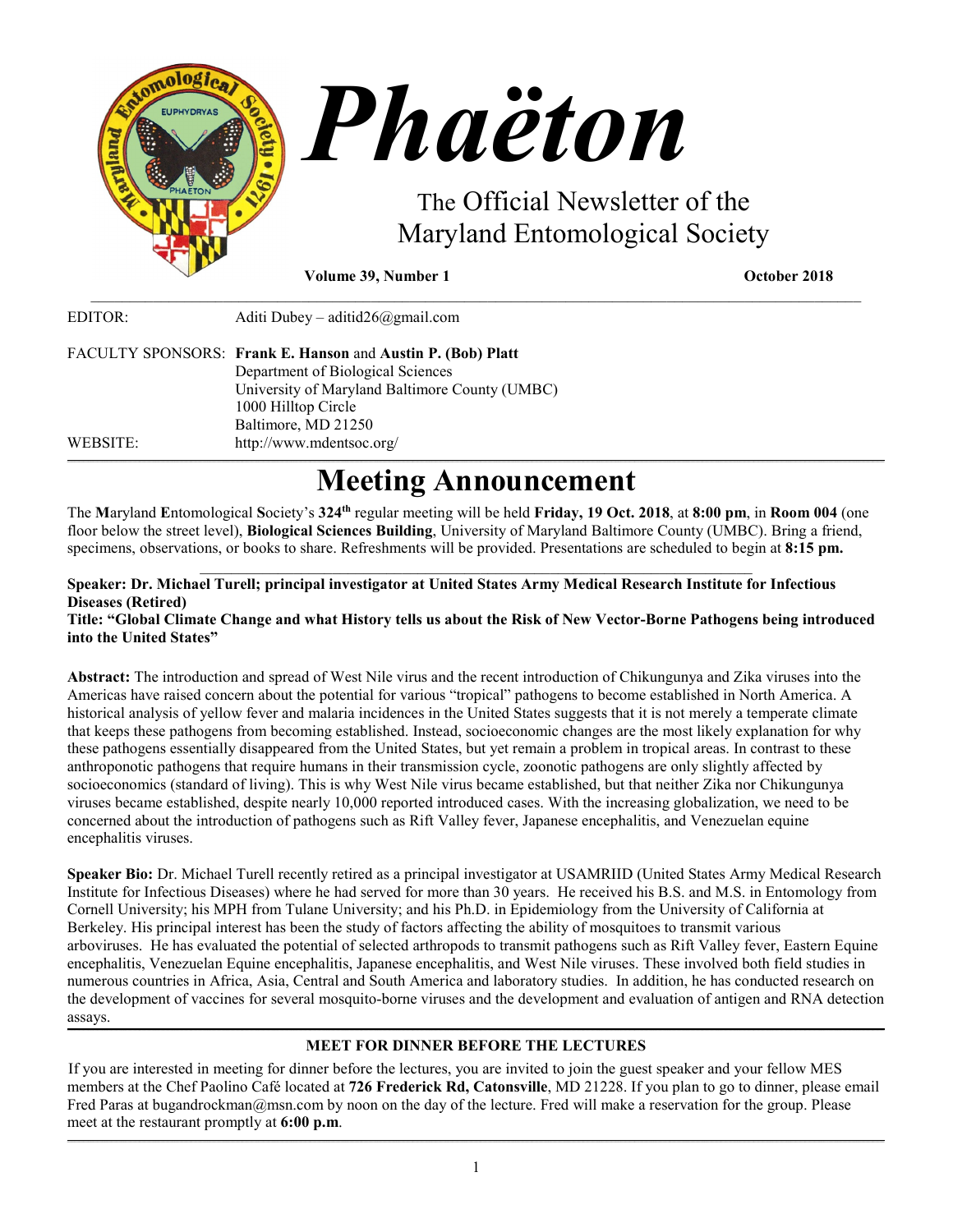#### **\_\_\_\_\_\_\_\_\_\_\_\_\_\_\_\_\_\_\_\_\_\_\_\_\_\_\_\_\_\_\_\_\_\_\_\_\_\_\_\_\_\_\_\_\_\_\_\_\_\_\_\_\_\_\_\_\_\_\_\_\_\_\_\_\_\_\_\_\_\_\_\_\_\_\_\_\_\_\_\_\_\_\_\_\_\_\_\_\_\_\_\_\_\_\_\_\_\_\_\_\_\_\_\_\_\_\_\_\_\_\_\_\_\_\_\_\_\_\_\_\_\_\_\_\_\_\_\_\_\_\_\_\_\_\_\_\_\_\_\_\_\_\_\_\_\_\_\_\_\_\_\_\_\_\_\_\_\_\_\_\_\_\_\_\_\_\_\_ HONORING MEMBER DONORS**

MES wishes to honor the following members who made charitable donations along with their recent membership renewals. These donations help with the printing and mailing of *The Maryland Entomologist*.

> Linda M. & Charles A Davis Mark C. & Emily Etheridge George A. Foster Kelly A. Hamby Gary F. Hevel Scott R. McCluen Heloise Morgan Arnold W. & Beth B. Norden Frances B. Pope Sue A. Ricciardi Richard G. Robbins Chris Sargent Jennifer A. Selfridge Joanne K. & Robert P. Solem Brent W. Steury Theodore W. Suman David W. Webb Elissa M. Weidaw

#### **\*\*\*DON'T FORGET TO RENEW\*\*\* \*\*\*IT'S MEMBERSHIP RENEWAL TIME\*\*\* OCT 2018 – SEP 2019 MEMBERSHIP YEAR**

Membership renewal forms were inserted in the front of the September 2018 issue of *The Maryland Entomologist*. If the date on your address label reads 2018, it is time for you to renew for the "October 2018 – September 2019" membership year. Please check that your contact information is correct and return the form along with your check (made out to Maryland Entomological Society) to: **Edgar A. Cohen, Jr.** (MES Treasurer), 5454 Marsh Hawk Way, Columbia, MD 21045.

# **USDA LOOKING FOR VOLUNTEER TO DIGITIZE HISTORICAL CARD CATALOG**

The Systematic Entomology Laboratory (USDA ARS) is seeking volunteers to digitize a historical card catalog of scale insect (Hemiptera: Coccomorpha) host association and geographic records for the Smithsonian National Entomological Collections. Records will be snap-scanned into pdf documents and converted to readable text, so they can be deposited online in a searchable format. The project will be completed at the Beltsville Agricultural Research Center in Beltsville, Maryland.

**\_\_\_\_\_\_\_\_\_\_\_\_\_\_\_\_\_\_\_\_\_\_\_\_\_\_\_\_\_\_\_\_\_\_\_\_\_\_\_\_\_\_\_\_\_\_\_\_\_\_\_\_\_\_\_\_\_\_\_\_\_\_\_\_\_\_\_\_\_\_\_\_\_\_\_\_\_\_\_\_\_\_\_\_\_\_\_\_\_\_\_\_\_\_\_\_\_\_\_\_\_\_\_\_\_\_\_\_\_\_\_\_\_\_\_\_\_\_\_\_\_\_\_\_\_\_\_\_\_\_\_\_\_\_\_\_\_\_\_\_\_\_\_\_\_\_\_\_\_\_\_\_\_\_\_\_\_\_\_\_\_\_\_\_\_\_\_\_**

Interested volunteers can contact Dr. Scott Schneider at [scott.schneider@ars.usda.gov](mailto:scott.schneider@ars.usda.gov) for more information.

#### **BOOK ANNOUNCEMENT: GUIDE TO VENOMOUS AND MEDICALLY IMPORTANT INVERTEBRATES**

#### **Guide to Venomous and Medically Important Invertebrates.**

By: Bowles, Davie E., [James A. Swaby,](https://www.amazon.com/s/ref=dp_byline_sr_book_2?ie=UTF8&text=James+Swaby&search-alias=books&field-author=James+Swaby&sort=relevancerank) and [Harold J. Harlan](https://www.amazon.com/s/ref=dp_byline_sr_book_3?ie=UTF8&text=Harold+Harlan&search-alias=books&field-author=Harold+Harlan&sort=relevancerank)  Publication date (proposed): Nov. 30, 2018; **ISBN**: 978-1- 4863-0884-2,  $xi + 228$  p. [pb] Published by: CSIRO Publishing, Locked Bag 10, Clayton South, VIC 3169, AUSTRALIA e-mail: [www.publish.csiro.su](http://www.publish.csiro.su/) 

#### Brief description.

 Though many are harmless, and most are even beneficial, invertebrates include some of the world's most feared and dangerous creatures.

 This book describes the health threats posed by invertebrate groups worldwide, from physical pain and annoyance to disease transmission risk. Featuring clear photographs, general distribution maps and descriptions of biological, physical and behavioral characteristics of key groups, this book should aid in identification of many potentially harmful invertebrates. It also summarizes personal protection measures to help reduce the risk of attack and disease, and provides limited guidance on treatment (*i.e.*, some suggested first aid actions). It also includes an Appendix that offers a simplified summary of many aspects of most major vector-borne diseases affecting humans.

 This book will hopefully help to protect the health of travelers and serve as a scientifically sound quick reference for medical personnel working in high-risk areas, persons who must frequently provide outreach information about such health threats, as well as those in the general public who are interested in Medical or Public Health Entomology.

This book is written with a focus on a general public audience, but with a considerable amount of content that is scientifically sound and as accurate as we could make it. It includes **>250 colored images**, **>50** general distribution maps of many groups (higher level taxa) of critters and of several major human diseases, good information about Personal Protection (from such critters/diseases), and one appendix  $(\# 7)$  gives a good thumbnail sketch "overview" of most of the currently known vector-borne diseases that infect humans.

 Of course, there are several things we could still improve a bit (or for which we might have found very slightly better images), and as is typical, at least one very good reference was published AFTER this was already in the "layout" phase. Overall, this should be a very handy reference for general public outreach efforts by nearly anyone in a Public Health position. Further, although some critter images could be slightly better, the bulk of them are excellent. One interesting small aside is that CSIRO edits all English text to conform to "Australia's standard spelling(s)," that is evident in certain minor spelling "variations" (*e.g.*, recognise, harbour,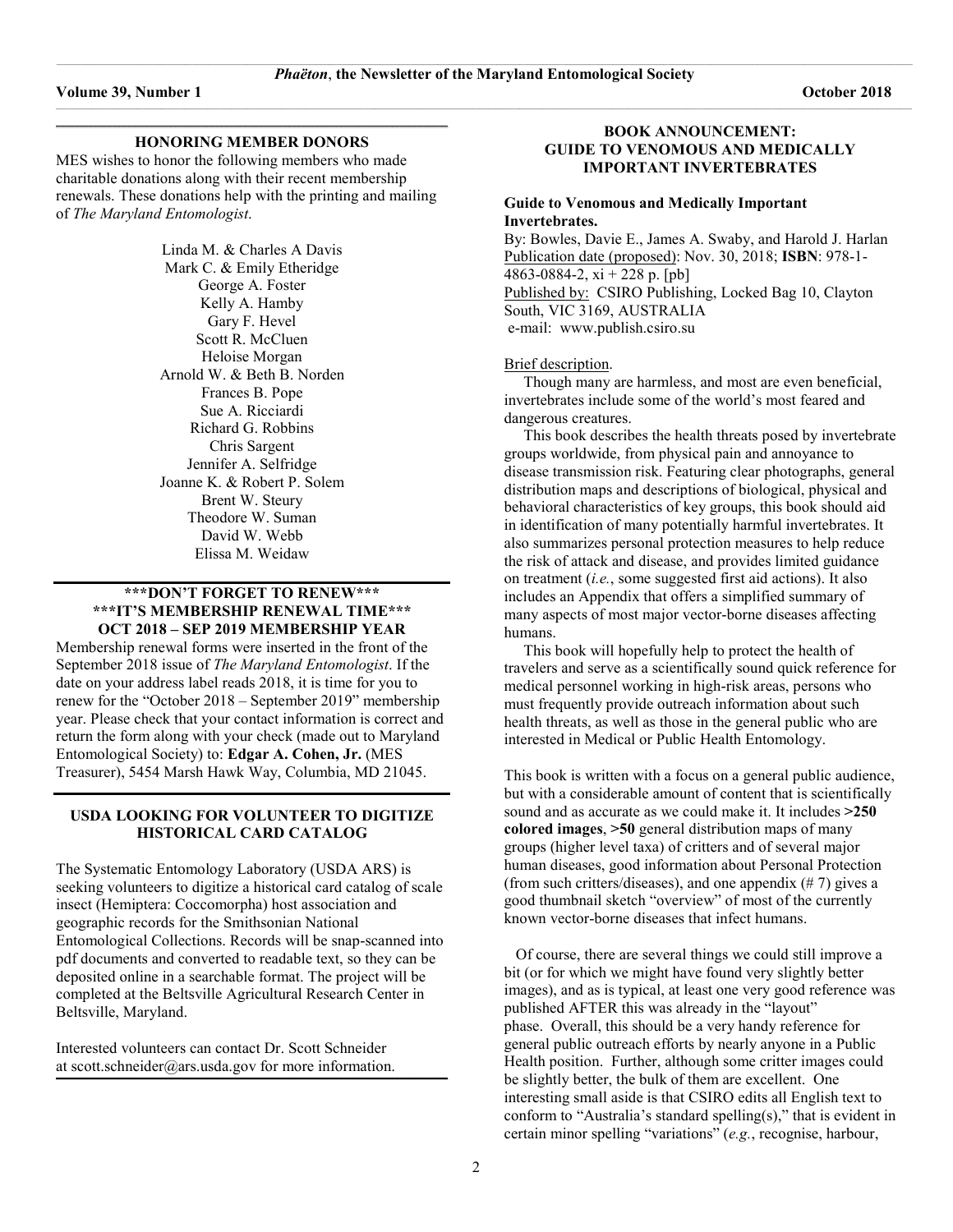$\_$  , and the set of the set of the set of the set of the set of the set of the set of the set of the set of the set of the set of the set of the set of the set of the set of the set of the set of the set of the set of th

#### **Volume 39, Number 1 October 2018**

 $\mathcal{L}$  , we have the set of  $\mathcal{L}$ 

localised, *etc*.) to be occasionally found throughout the book.

Authors. Doctors David E. Bowles, James A. Swaby and Harold J. Harlan are all retired United States military Medical Entomologists. They have more than 90 years' collective experience working with, advising about, and publishing on, venomous and medically important invertebrates from around the world.

Note: This book has been available for pre-publication purchase through Amazon<sup>™</sup> since July 2018. As Follows:

### **Guide to Venomous and Medically Important**

**Invertebrates** Publication date (proposed): Nov. 30, 2018 by [David E. Bowles](https://www.amazon.com/s/ref=dp_byline_sr_book_1?ie=UTF8&text=David+Bowles&search-alias=books&field-author=David+Bowles&sort=relevancerank) (Author)[, James A. Swaby](https://www.amazon.com/s/ref=dp_byline_sr_book_2?ie=UTF8&text=James+Swaby&search-alias=books&field-author=James+Swaby&sort=relevancerank) (Author), [Harold J. Harlan](https://www.amazon.com/s/ref=dp_byline_sr_book_3?ie=UTF8&text=Harold+Harlan&search-alias=books&field-author=Harold+Harlan&sort=relevancerank) (Author) Pre-publication price: **\$ 47.95 ea.**  [Paperback] New, Available for pre-publication order from Amazon™ at:

[https://www.amazon.com/Guide-Venomous-Medically-](https://www.amazon.com/Guide-Venomous-Medically-Important-Invertebrates/dp/1486308848)[Important-Invertebrates/dp/1486308848](https://www.amazon.com/Guide-Venomous-Medically-Important-Invertebrates/dp/1486308848) 

**Also:** This book will probably be featured by BioQuip™ (see [www.bioquip.com\)](http://www.bioquip.com/) as their "monthly Book Special" ( **@ 10% off list price**) in the first full month following its official publication (release). So if the official published month is **Nov**ember 2018, they will likely offer it as their special in **Dec**ember 2018 (or **NLT** Dec., 2018), depending on the needed lead time for their processing and posting. **\_\_\_\_\_\_\_\_\_\_\_\_\_\_\_\_\_\_\_\_\_\_\_\_\_\_\_\_\_\_\_\_\_\_\_\_\_\_\_\_\_\_\_\_\_\_\_\_\_\_\_\_\_\_\_\_\_\_\_\_\_\_\_\_\_\_\_\_\_\_\_\_\_\_\_\_\_\_\_\_\_\_\_\_\_\_\_\_\_\_\_\_\_\_\_\_\_\_\_\_\_\_\_\_\_\_\_\_\_\_\_\_\_\_\_\_\_\_\_\_\_\_\_\_\_\_\_\_\_\_\_\_\_\_\_\_\_\_\_\_\_\_\_\_\_\_\_\_\_\_\_\_\_\_\_\_\_\_\_\_\_\_\_\_\_\_\_\_**

#### **2018 MARYLAND STEM FESTIVAL**

#### **26 October – 11 November 2018**

The mission of the Festival is to encourage all students regardless of background and experience to take a greater interest in STEM with the hope they will pursue a STEM related/focused career.

The MSF works for an entire year recruiting as many organizations as it can to participate in the Festival, such as libraries, museums, public and private schools, colleges, universities, government agencies and private companies.

The festival will consist of dozens of events held throughout the state. Find a complete list of events at [http://marylandstemfestival.org/events/.](http://marylandstemfestival.org/events/)

#### **\_\_\_\_\_\_\_\_\_\_\_\_\_\_\_\_\_\_\_\_\_\_\_\_\_\_\_\_\_\_\_\_\_\_\_\_\_\_\_\_\_\_\_\_\_\_\_\_\_\_\_\_\_\_\_\_\_\_\_\_\_\_\_\_\_\_\_\_\_\_\_\_\_\_\_\_\_\_\_\_\_\_\_\_\_\_\_\_\_\_\_\_\_\_\_\_\_\_\_\_\_\_\_\_\_\_\_\_\_\_\_\_\_\_\_\_\_\_\_\_\_\_\_\_\_\_\_\_\_\_\_\_\_\_\_\_\_\_\_\_\_\_\_\_\_\_\_\_\_\_\_\_\_\_\_\_\_\_\_\_\_\_\_\_\_\_\_\_ ENTOMOLOGICAL SOCIETY OF WASHINGTON PUBLIC MEETING**

#### **Thu, 1 November 2018; 7:00 p.m.**

Topic: TBA Speaker: TBA National Museum of Natural History, Smithsonian Institution, Washington, DC [http://entsocwash.org/.](http://entsocwash.org/)



#### **Central Maryland Beekeepers Association**

Supporting and promoting beekeepers and the viability of honeybees in central Maryland

#### **MEMBERS MEETINGS**

**Tue, 6 November, 2018; 7:00 p.m.** Speaker: TBD

**Tue, 8 December, 2018; 7:00 p.m.** Holiday Potluck Dinner

Members meetings are held at the Oregon Ridge Nature Center, 13555 Beaver Dam Road, Cockeysville, Maryland. Additional information can be found at:

[http://www.centralmarylandbees.org/meetings-3/membership](http://www.centralmarylandbees.org/meetings-3/membership-meeting-schedule/)[meeting-schedule/.](http://www.centralmarylandbees.org/meetings-3/membership-meeting-schedule/)

#### **2018 ALL BUGS GOOD AND BAD WEBINAR SERIES**

This webinar series discusses troublesome insects such as invasive ants, landscape, vegetable and household pests, as well as beneficial insects such as native pollinators. Webinars are held on the first Friday of every month at 2PM EST.

#### **Fri, 2 November 2018; 2:00 p.m.**

Topic: Lice, Scabies and Mites Speaker: Nancy Hinkle, University of Georgia

# **Fri, 1 December 2018; 2:00 p.m.**

Topic: Pantry Pests Speaker: Dan Suiter, UGA Extension

Information about upcoming webinars and archives of previous recordings can be found at [http://articles.extension.org/pages/74590/2018-all-bugs-good](http://articles.extension.org/pages/74590/2018-all-bugs-good-and-bad-webinar-series)[and-bad-webinar-series.](http://articles.extension.org/pages/74590/2018-all-bugs-good-and-bad-webinar-series)**\_** 

### **THE COLEOPTERISTS SOCIETY'S YOUTH INCENTIVE AWARD**

This program by the Coleopterists Society encourages middle and high school aged children to pursue a research project involving Coleoptera and pair with a professional scientist mentor. Those selected get a small budget and money for equipment from Bioquip. This program is currently soliciting mentors to identify and nurture larval coleopterists in their local communities. This year, applications are due by **November 1st**. More information about the program and the application form can be found [here.](http://www.coleopsoc.org/default.asp?Action=Show_SocietyInfo&ID=Youth)

#### **\_\_\_\_\_\_\_\_\_\_\_\_\_\_\_\_\_\_\_\_\_\_\_\_\_\_\_\_\_\_\_\_\_\_\_\_\_\_\_\_\_\_\_\_\_\_\_\_\_\_\_\_\_\_\_\_\_\_\_\_\_\_\_\_\_\_\_\_\_\_\_\_\_\_\_\_\_\_\_\_\_\_\_\_\_\_\_\_\_\_\_\_\_\_\_\_\_\_\_\_\_\_\_\_\_\_\_\_\_\_\_\_\_\_\_\_\_\_\_\_\_\_\_\_\_\_\_\_\_\_\_\_\_\_\_\_\_\_\_\_\_\_\_\_\_\_\_\_\_\_\_\_\_\_\_\_\_\_\_\_\_\_\_\_\_\_\_\_ 30TH USDA INTERAGENCY RESEARCH FORUM ON INVASIVE SPECIES**

**Tue-Fri, 8-11 February 2018 The Hotel Annapolis 126 West Street, Annapolis, MD.** 

#### Keynote Speakers -- Wednesday Morning

Alain Roques, INRA, Orleans, France, Emerging species and new tools to forecast future insect invasions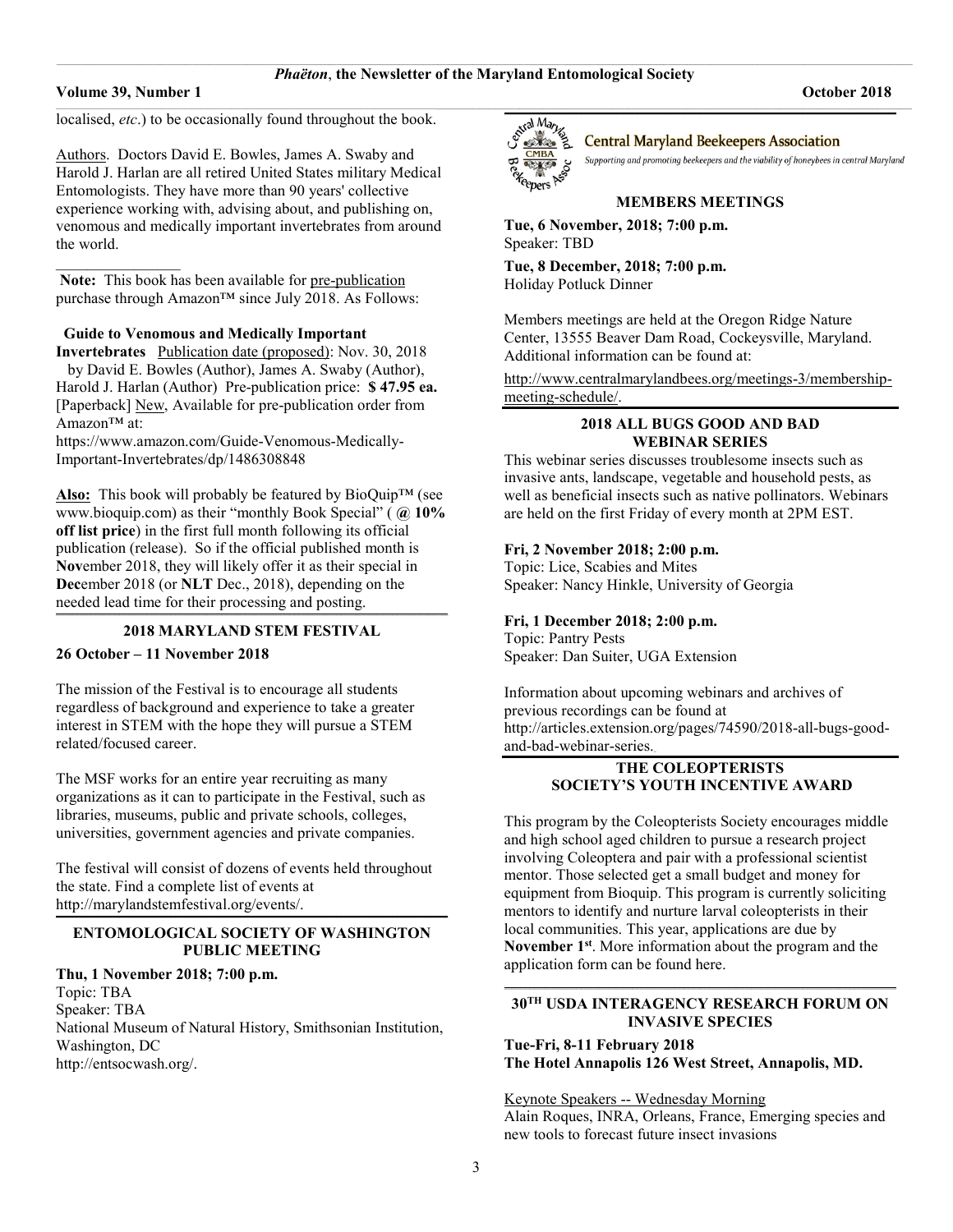#### **Volume 39, Number 1 October 2018**

Jeanne Romero-Severson, Notre Dame University, Ready fire aim: millions for technology, no impact on forest health

General Session Topics -- Wednesday-Friday

• How Urban Forest Conditions Predict and Promote Invasive Species?

• Spotted Lanternfly update

• Gypsy moth: recent findings in gypsy moth population ecology

• The socio-economic component of invasion biology In addition to the General Sessions, this year's program will include several invited and offered presentations on topics that are relevant to the issue of non-native invasive species:

• Non-native forest pest invasion hotspots

• The emergence of beech leaf disease in Ohio: Probing the plant microbiome in search of the cause

• International Symbiosis: How YOU can benefit from

collaborative research on emerging forest pests

• EPPO activities on sentinel trees

• Balsam woolly adelgid in relic Canaan fir stands

• Successful Biological Control of Winter Moth

• Using the biology and behavior of the Asian longhorned beetle to help eradicate populations in the U.S

• Efforts to obtain parasitoids for the biological control of the species in the *Euwallacea fornicatus* species complex

Additional information can be found at: [https://www.nrs.fs.fed.us/disturbance/invasive\\_species/interag](https://www.nrs.fs.fed.us/disturbance/invasive_species/interagency_forum/)

[ency\\_forum/](https://www.nrs.fs.fed.us/disturbance/invasive_species/interagency_forum/)

#### **\_\_\_\_\_\_\_\_\_\_\_\_\_\_\_\_\_\_\_\_\_\_\_\_\_\_\_\_\_\_\_\_\_\_\_\_\_\_\_\_\_\_\_\_\_\_\_\_\_\_\_\_\_\_\_\_\_\_\_\_\_\_\_\_\_\_\_\_\_\_\_\_\_\_\_\_\_\_\_\_\_\_\_\_\_\_\_\_\_\_\_\_\_\_\_\_\_\_\_\_\_\_\_\_\_\_\_\_\_\_\_\_\_\_\_\_\_\_\_\_\_\_\_\_\_\_\_\_\_\_\_\_\_\_\_\_\_\_\_\_\_\_\_\_\_\_\_\_\_\_\_\_\_\_\_\_\_\_\_\_\_\_\_\_\_\_\_\_ UNIVERSITY OF MARYLAND DEPARTMENT OF ENTOMOLOGY COLLOQUIA**

**Fri, 19 October 2018, 12:00 p.m.**

# **"Evolution of Hawaiian Insects: Insights from Phylogeny, Ecology and Genomics"**

Patrick O'Grady, Ph.D. (Professor, Department of Entomology, Cornell University)

#### **Fri, 26 October 2018, 12:00 p.m. "Manipulation, Deceit, and Symbiosis by a Terrifying Carnivorous Plant"**

Bryan Carstens, Ph.D. (Associate Professor, Vice Chair, Department of Evolution, Ecology and Organismal Biology, the Ohio State University)

#### **Fri, 2 November 2018, 12:00 p.m. "Vector Physiology: From Hormones to Symbionts"** Kevin Vogel, Ph.D. (Assistant Professor, University of Georgia, Athens)

Entomology colloquia take place in 1130 Plant Sciences Building, College Park, MD. For additional information, go to: [http://entomology.umd.edu/calendar.html.](http://entomology.umd.edu/calendar.html)

**2018/2019 PROPOSED MES EVENT SCHEDULE**

Regular MES lecture/meetings are held at the University of Maryland Baltimore County (UMBC) on the 3rd Friday of each of 6 months coinciding with UMBC's academic year. Proposed events for the upcoming MES membership year are:

Sep 30: Potluck Picnic Oct 19: Dr. Mike Turrell

Nov 16: TBD Lecture

Feb 15: TBD Lecture

Mar 15: TBD Lecture

Apr 19: TBD Lecture

May 17: Members' & Students' Presentations & Elections TBD Survey/Field Trip

# **OCT 2018-SEP 2019 MES MEMBERSHIP YEAR OFFICERS**

President Frederick Paras Vice President Philip J. Kean Secretary Janet A. Lydon Treasurer Edgar A. Cohen, Jr. Historian (vacant) Faculty Sponsors Frank E. Hanson & Austin P. Platt Journal Editor Eugene J. Scarpulla E-newsletter Editors Aditi Dubey

#### $\mathcal{L}_\mathcal{L} = \mathcal{L}_\mathcal{L} = \mathcal{L}_\mathcal{L} = \mathcal{L}_\mathcal{L} = \mathcal{L}_\mathcal{L} = \mathcal{L}_\mathcal{L} = \mathcal{L}_\mathcal{L} = \mathcal{L}_\mathcal{L} = \mathcal{L}_\mathcal{L} = \mathcal{L}_\mathcal{L} = \mathcal{L}_\mathcal{L} = \mathcal{L}_\mathcal{L} = \mathcal{L}_\mathcal{L} = \mathcal{L}_\mathcal{L} = \mathcal{L}_\mathcal{L} = \mathcal{L}_\mathcal{L} = \mathcal{L}_\mathcal{L}$ **SUBMITTAL DEADLINES**

October 2018 issue of the *Phaëton*: Please send member news items by 9th November 2018. Send e-newsletter drafts to Addie at [aditid26@gmail.com.](mailto:aditid26@gmail.com)

# **LAY OF THE TRILOBITE**

 $\mathcal{L}_\mathcal{L} = \mathcal{L}_\mathcal{L} = \mathcal{L}_\mathcal{L} = \mathcal{L}_\mathcal{L} = \mathcal{L}_\mathcal{L} = \mathcal{L}_\mathcal{L} = \mathcal{L}_\mathcal{L} = \mathcal{L}_\mathcal{L} = \mathcal{L}_\mathcal{L} = \mathcal{L}_\mathcal{L} = \mathcal{L}_\mathcal{L} = \mathcal{L}_\mathcal{L} = \mathcal{L}_\mathcal{L} = \mathcal{L}_\mathcal{L} = \mathcal{L}_\mathcal{L} = \mathcal{L}_\mathcal{L} = \mathcal{L}_\mathcal{L}$ 

by *[May Kendall](https://www.poetrynook.com/poet/may-kendall)*

A mountain's giddy height I sought, Because I could not find Sufficient vague and mighty thought To fill my mighty mind; And as I wandered ill at case, There chanced upon my sight A native of Silurian seas, An ancient Trilobite.

So calm, so peacefully he lay, I watched him even with tears: I thought of Monads far away In the forgotten years. How wonderful it seemed and right, The providential plan, That he should be a Trilobite, And I should be a Man!

And then, quite natural and free Out of his rocky bed, That Trilobite he spoke to me, And this is what he said: " I don't know how the thing was done, Although I cannot doubt it;